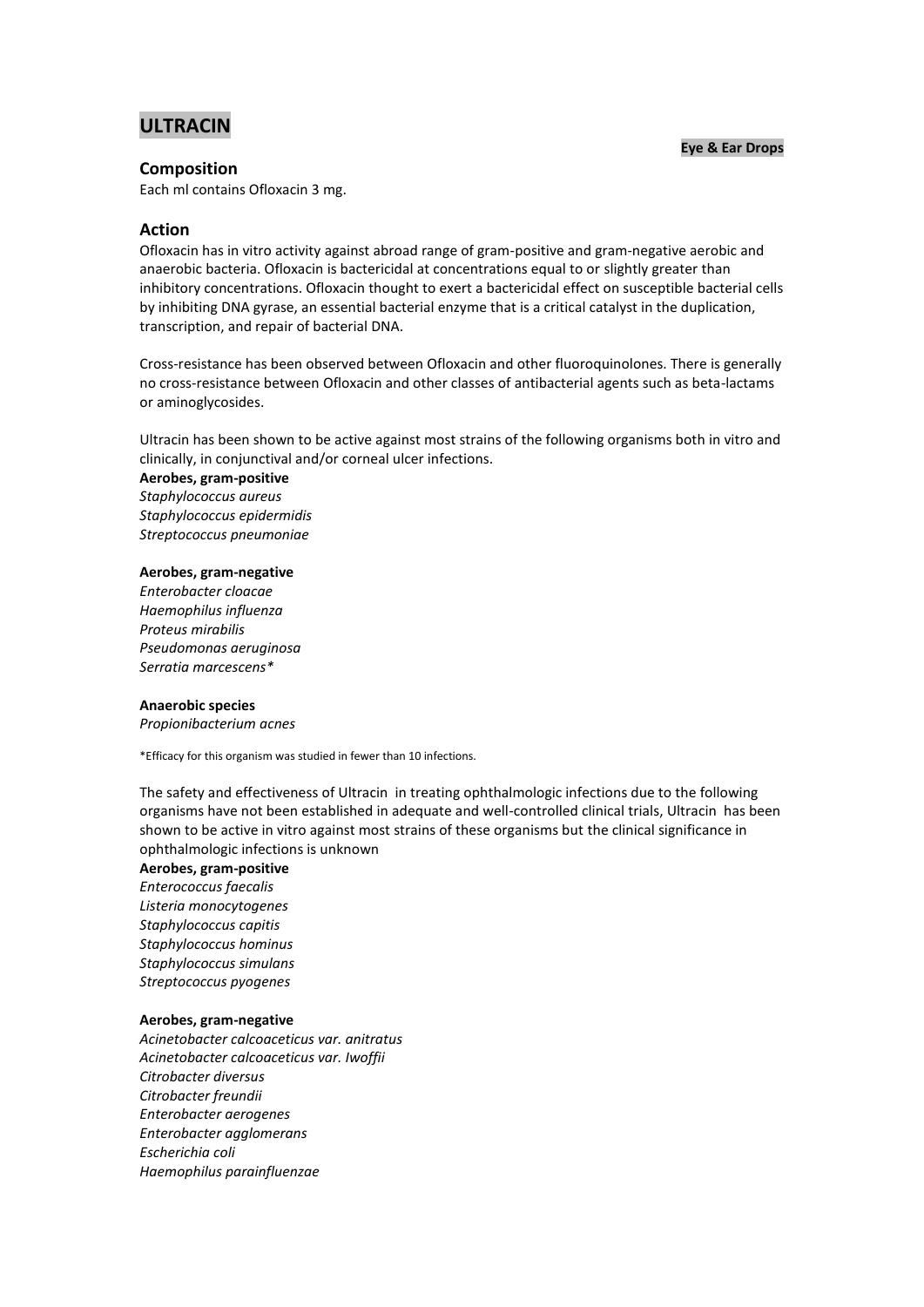*Klebsiella oxytoca Klebsiella pneumoniae Moraxella (Branhamella) catarrhalis Moraxella lacunata Morganella morganii Neisseria gonorrhoeae Pseudomonas acidovorans Pseudomonas fluorescens Shigella sonnet*

#### **Other**

*Chlamydia trachomatis* 

Ofloxacin has been shown to be active against most strains of the following organisms both in vitro and clinically in otic infections:

**Aerobes, gram-positive** *Staphylococcus aureus Streptococcus pneumonia* 

### **Aerobes, gram-negative**

*Haemophilus influenza Moraxella catarrhalis Proteus mirabilis Pseudomonas aeruginosa* 

#### **Pharmacokinetics (Ocular administration)**

Systemic absorption of ofloxacin was detected following ocular drug administration. The systemic absorption of ofloxacin was in the low ng/ml range.

The maximal serum concentration observed after topical ocular doses to man  $(+ 1.9 \text{ ng/ml})$  was about a thousand fold lower than that achieved after a standard dose. Therefore, the pharmacokinetic parameters of ofloxacin following oral administration of therapeutic systemic dosages may not be clinically relevant to topical ocular administration due to the extremely low serum levels following topical administration.

# **Indications**

#### **Ultracin for Ophthalmic use**

Indicated for the treatment of infections caused by susceptible strains of the following bacteria in the conditions listed below:

| <b>Conjunctivitis</b>      |
|----------------------------|
| Gram-positive bacteria     |
| Staphylococcus aureus      |
| Staphylococcus epidermidis |
| Streptococcus pneomoniae   |
| Gram-negative bacteria     |
| Enterobacter cloacae       |
| Haemophilus influenzae     |
| Proteus mirabilis          |
| Pseudomonas aeruginosa     |
|                            |

#### **Corneal Ulcers**

*Gram-positive bacteria Gram-positive bacteria Staphylococcus aureus Staphylococcus aureus Staphylococcus epidermidis Staphylococcus epidermidis Streptococcus pneomoniae Streptococcus pneomoniae Gram-negative bacteria Gram-negative bacteria Enterobacter cloacae Pseudomonas aeroginsa Haemophilus influenzae Serratia marcescens\**

*Anaerobic species Propionibacterium acnes*

\*Efficacy for this organism was studied in fewer than 10 infections.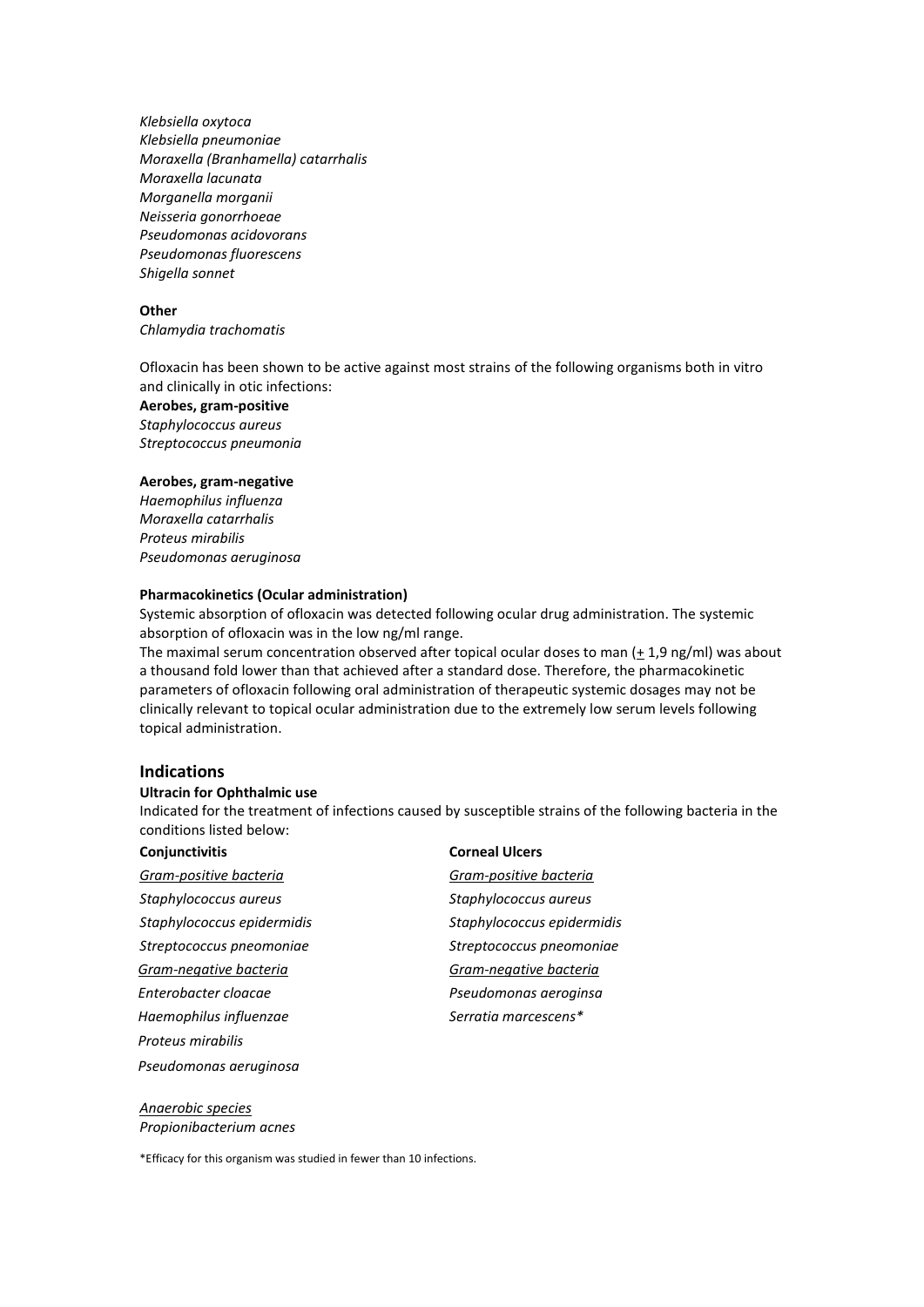### **Ultracin for Otic use**

Indicated for the treatment of infections caused by susceptible strains of the designated microorganisms in the specific conditions listed below: *Otitis Externa* In adults and pediatric patients, one year and older, due to Staphylococcus aureus and Pseudomonas aeruginosa.

*Chronic Suppurative Otitis Media*

In patients 12 years and older with perforated tympanic membranes due to Staphylococcus aureus, Proteus mirabilis, and Pseudomonas aeruginosa.

### *Acute Otitis Media*

In pediatric patients one year and older with tympanostomy tubes due to Staphylococcus aureus. Streptococcus pneumoniae, Haemophilus influenza, Moraxella catarrhalis, and Pseudomonas aeruginosa.

### **Contraindications**

Contraindicated in patients with a history of hypersensitivity to Ofloxacin, to other quinolones, or to any of the components in this medication.

### **Warnings**

### **Not for injection**

Ofloxacin solution should not be injected subconjunctivally, or introduced directly into the anterior chamber of the eye.

Serious and occasionally fatal hypersensitivity (anaphylactic) reactions: some following the first dose have been reported in patients receiving systemic quinolones, including Ofloxacin. Some reactions were accompanied by cardiovascular collapse, loss of consciousness, angioedema (including laryngeal, pharyngeal, or facial edema), airway obstruction, dyspnea, urticaria, and itching. A rare occurrence of Stevens Johnson syndrome, which progressed to toxic epidermal necrolysis, has been reported in a patient who was receiving topical ophthalmic Ofloxacin. If an allergic reaction to Ofloxacin occurs, discontinue the drug. Serious acute hypersensitivity reactions may require immediate emergency treatment. Oxygen and airway management, including in- tubation should be administered as clinically indicated.

In case of eardrops, if an allergic reaction to Ofloxacin suspected, stop the drug. Serious acute hypersensitivity reactions may require immediate emergency treatment. Oxygen and airway management, including in-tubation, should be administered as clinically indicated.

### **Adverse Reactions**

### **Ophthalmic use**

The most frequently reported drug-related adverse reaction was transient ocular burning or discomfort. Other reported reactions include stinging, redness; itching, chemical conjunctivitis/keratitis, periocular/facial edema, foreign body sensation, photophobia, blurred vision, tearing, dryness, and eye pain, rare reports of dizziness have been received.

### **Otic use**

*Subjects with Otitis Externa*

The following treatment-related adverse events occurred in 1% or more of the subjects with intact tympanic membranes.

Pruritus, Dizziness, Earache, Vertigo

*Subjects with Acute Otitis Media with tympanostomy Tubes and Subjects with Chronic Suppurative Otitis Media with Perforated Tympanic Membranes*

The following treatment-related adverse events occurred in 1% or more of the subjects with nonintact tympanic membranes.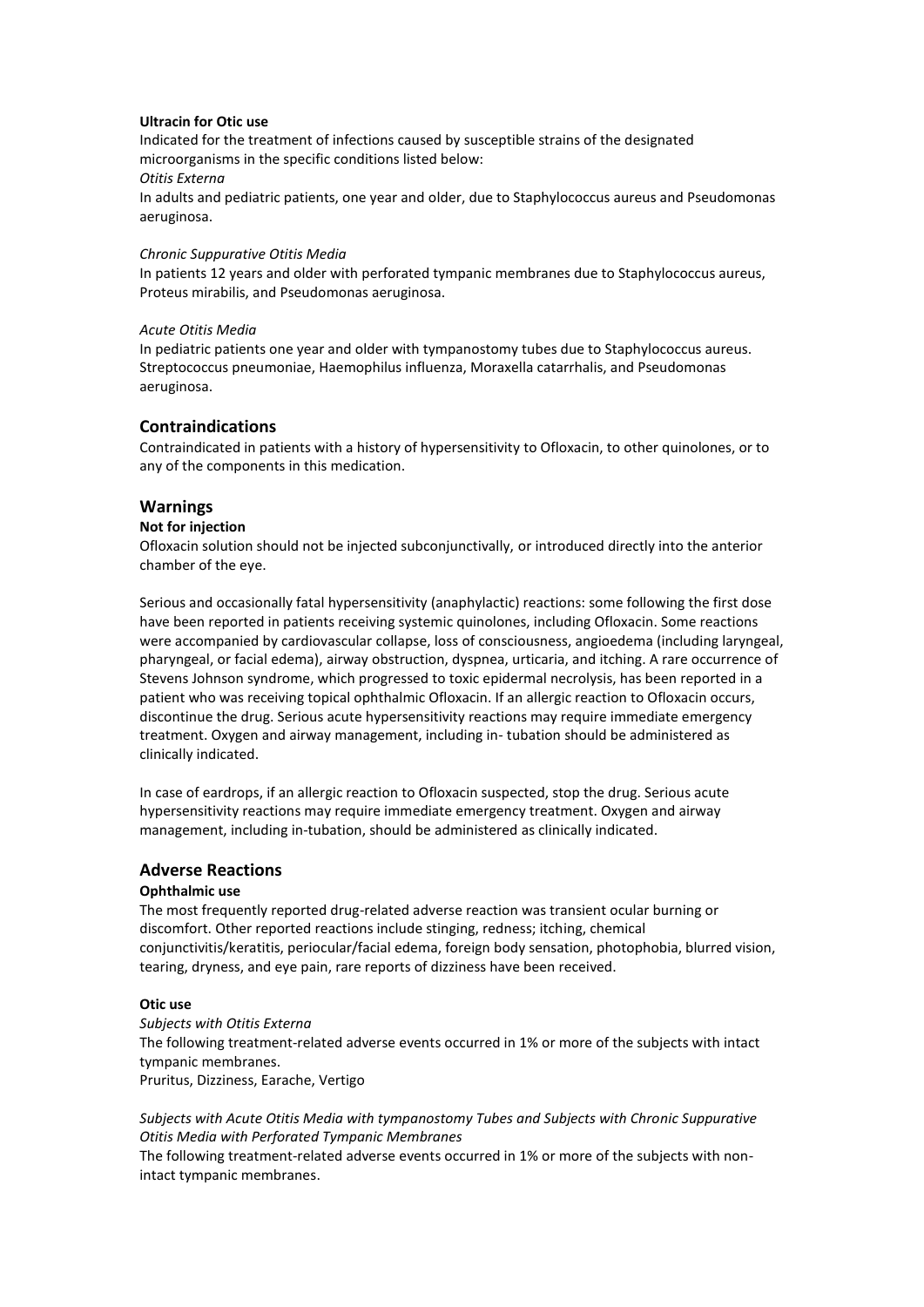Pruritus, Dizziness, Earache, Taste Perversion, Paraesthesia, and Rash

# **Precautions**

### **For Ophthalmic use**

# *General*

As with other anti-infectives, prolonged use may result in overgrowth of non-susceptible organisms, including fungi. If super infection occurs, discontinue use and institute alternative therapy, Whenever clinical judgment dictates, the patient should be examined with the aid of magnification, such as slit lamp biomicroscopy and, where appropriate, fluorescein staining. Ofloxacin should be discontinued at the first appearance of a skin rash or any other sigh of hypersensitivity reaction.

The systemic administration of quinolones, including Ofloxacin, has led to lesions or erosions of the cartilage in weight-bearing joints and other sign of arthropathy in immature animals of various species. Ofloxacin, administered systemically at 10 mg/kg/day in young dogs (equivalent to 110 times the maximum recommended daily adult ophthalmic dose) has been associated with these types of effect

#### **For Otic use**

#### *General*

As with other anti-infective preparations, prolonged use may result in over-growth of non-susceptible organisms, including fungi. If the infection doses not improve after one week, cultures should be obtained to guide further treatment. If otorrhea persists after a full course of therapy, or if two or more episodes of otorrhea occur within six months, further evaluation is recommended to exclude an underlying condition such as cholesteatoma, foreign body, or a tumor.

The systemic administration of quinolones, including Ofloxacin at doses much higher than given or absorbed by the otic route, has led to lesions or erosions of the cartilage in weight-bearing joints and other signs of arthropathy in immature animals of various species.

### **In case of Otitis Externa**

Prior to administration of Ofloxacin Otic in patients with otitis externa, the solution should be warmed by holding the bottle in the hand for one or two minutes to avoid dizziness that may result from the instillation of a cold solution. The patient should lie with the affected ear upward, and then the drops instilled. This position should be maintained for five minutes to facilitate penetration of the drops into the ear canal. Repeat, if necessary.

### **In case Acute Otitis Media and Chronic Suppurative Otitis Media**

In pediatric patients (from 1 to 12 years old) with acute otitis media with tympanostomy tubes and in patients with chronic suppurative otitis media with perforated tympanic membranes, prior to administration, the solution should be warmed by holding the bottle in the hand for one or two minutes to avoid dizziness which may result from the instillation of a cold solution. The patient should lie with the affected ear upward, and then the drops should be instilled. The tragus should then be pumped 4 times by pushing inward to facilitate penetration of the drops into the middle ear. This position should be maintained for five minutes. Repeat, if necessary.

### **Pregnancy**

#### *Category C*

Animal reproduction studies have shown an adverse effect on the fetus and there are no adequate and well-controlled studies in humans, but potential benefits may warrant use of the drug in pregnant women despite potential risks.

#### **Nursing Mothers**

In nursing women, a single 200 mg oral dose resulted in concentrations of Ofloxacin in milk that were similar to those found in plasma. It is unknown whether Ofloxacin excretes in human milk following topical ophthalmic and otic administration. Because of the potential for serious adverse reactions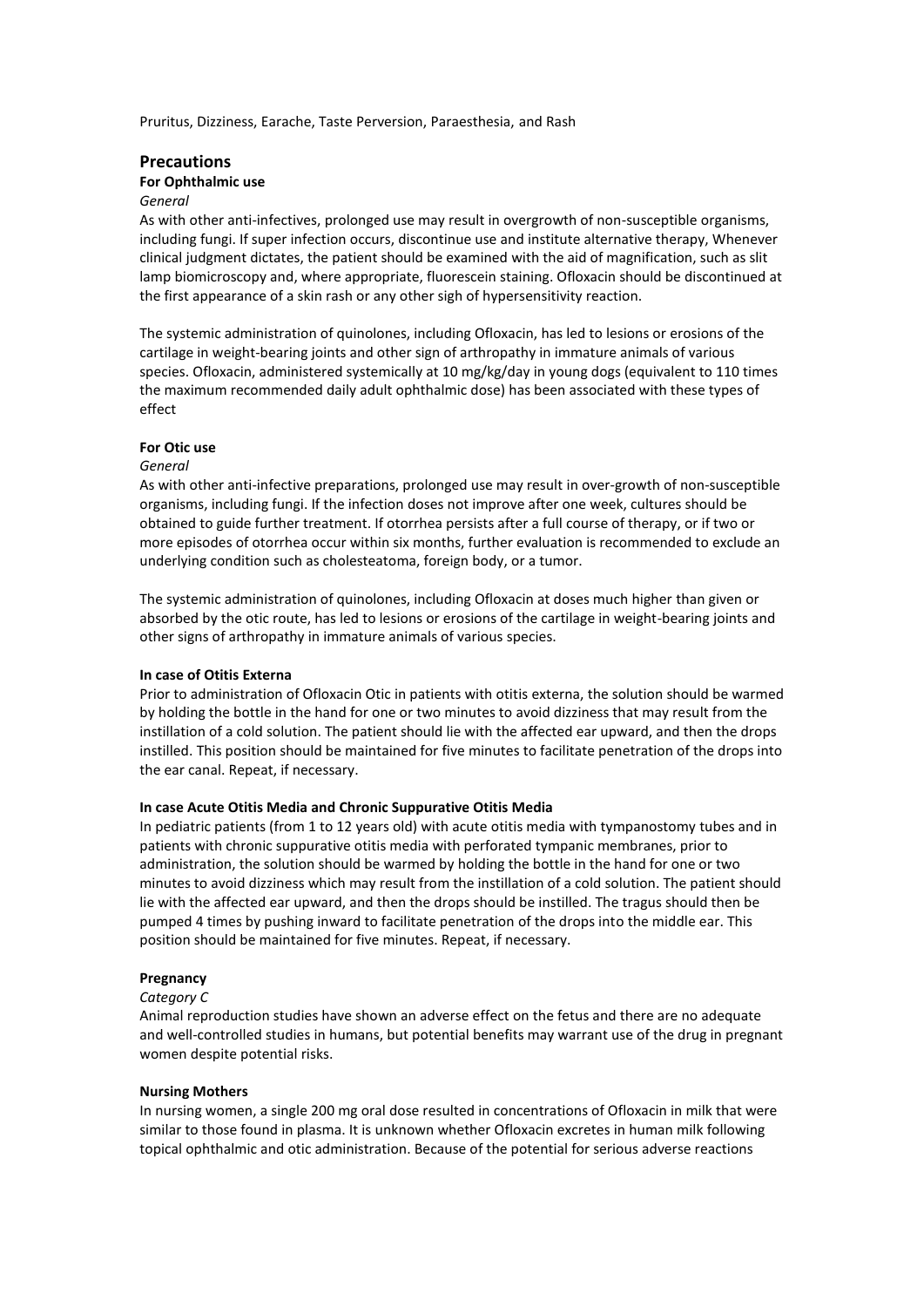from Ofloxacin in nursing infants, a decision should be made whether to discontinue nursing or to discontinue the drug, taking into account the importance of the drug to the mother.

### **Pediatric Use**

# *For Ophthalmic use*

Safety and effectiveness in infants below the age of one year have not been established. There is no evidence that the ophthalmic dosage form of Ofloxacin has any effect on weight bearing joints.

#### *For Otic use*

No changes in hearing function occurred in 30 pediatric subjects treated with Ofloxacin Otic and tested for audiometric parameters. Although safety and efficacy have been demonstrated in pediatric patients one year and older, safety and effectiveness in infants below the age of one year have not been established.

### **Drug Interactions**

Specific drug interaction studies have not been conducted with Ofloxacin ophthalmic solution. However, the systemic administration of some quinolones has been shown to elevate plasma concentrations of theophylline, interfere with the metabolism of caffeine, and enhance the effects of the oral anticoagulant warfarin and its derivatives, and has been associated with transient elevations in serum creatinine in patients receiving cyclosporine concomitantly.

## **Dosage and Administration**

**For Ophthalmic use**

The recommended dosage regimen for the treatment of bacterial conjunctivitis is: *Day 1 and 2* Instill one to two drops every two to four hours in the affected eye(s). *Day 3 through 7* Instill one to two drops four times daily.

The recommended dosage regimen for the treatment of bacterial corneal ulcer is: *Day 1 and 2*  Instill one to two drops into the affected eye every 30 minutes, while awake. Awaken at approximately four and six hours after retiring and instill one to two drops. *Day 3 through 7 to 9* Instill one to two drops hourly, while awake. *Days 7 to 9 through treatment completion* Instill one to two drops, four times daily.

### **For Otic use**

### *Otitis Externa*

The recommended dosage regimen for the treatment of otitis externa is: *For pediatric patients (from 1 to 12 years old):* five drops (0.25 ml, 0.75 mg Ofloxacin) instilled in to the affected ear twice daily for ten days.

*For patients 12 years and older:* Ten drops (0.5 ml, 1.5 mg Ofloxacin) instilled into the affected ear twice daily for ten days. The solution should be warmed by holding the bottle in the hand for one or two minutes to avoid dizziness that may result from the instillation of a cold solution. The patient should lie with the affected ear up- ward, and then the drops should be instilled. This position should be maintained for five minutes to facilitate penetration of the drops into the ear canal. Repeat, if necessary, for the opposite ear.

### *Acute Otitis Media in pediatric Patients with Tympanostomy Tubes*

The recommended dosage regimen for the treatment of acute otitis media in pediatric patients (from one to 12 years old) with tympanostomy tubes is:

Five drops (0.25 ml, 0.75 mg Ofloxacin) instilled into the affected ear twice daily for ten days. The solution should be warmed by holding the bottle in the hand for one or two minutes to avoid